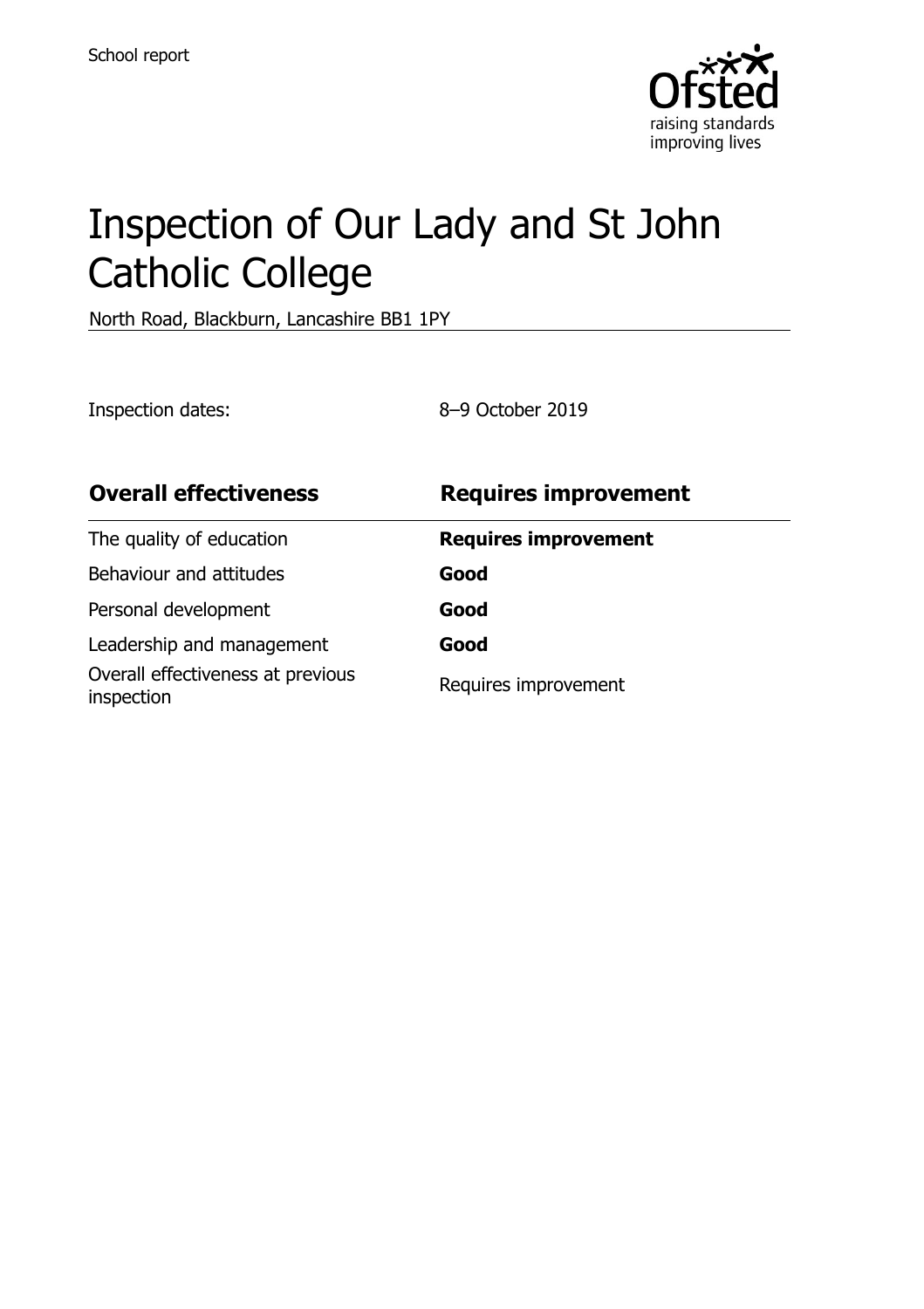

# **What is it like to attend this school?**

Pupils enjoy coming to Our Lady and St John Catholic College. Their behaviour is good.

Pupils say that everybody is valued in this school, regardless of their differences or beliefs. Bullying is not tolerated. Pupils understand that teachers expect them to 'be ready, respectful and safe'.

Leaders' work is making a positive difference at the school. They want the best for the pupils. Leaders and teachers have reviewed the curriculum in a number of subjects to help pupils achieve better than they have in the past. Even so, there is more work needed in some subjects. Pupils have not achieved well in English because the curriculum has not been good enough. In key stage 3, pupils sometimes struggle because they are not given enough time to learn and remember new knowledge.

Pupils benefit from a wide range of clubs. They can play sports, participate in a music group or play chess. These activities are well attended. Pupils enjoy taking part in several charity events. They are looking forward to hosting a Christmas party for local senior citizens.

#### **What does the school do well and what does it need to do better?**

Leaders, including governors, have taken effective action to improve the school since the previous inspection. In particular, they have made sure that pupils behave well and come to school regularly. The groundwork for the school to improve further has been completed. Still, this work is taking time to make a difference to examination results at the end of Year 11. These remain below the national average in many subjects.

Leaders have used the strong partnership with a local teaching school to share ideas across a network of schools to help them improve what is taught in different subjects.

The reshaped curriculum is organised in a logical way to help pupils build on what they have learned before. However, pupils are not always able to deepen their learning so that they can know more and remember more. This is because some teachers move through the content of the key stage 3 curriculum very quickly. Some pupils find it difficult to keep up with this pace and they start to fall behind in their learning. This is particularly true for disadvantaged pupils and pupils with special educational needs and/or disabilities (SEND). These pupils do not achieve as well as they should.

In the past, the English curriculum has lacked ambition for all pupils. The new English leader has developed a clear plan to turn this situation around. It is aimed at raising teachers' expectations and building pupils' knowledge over time. It is still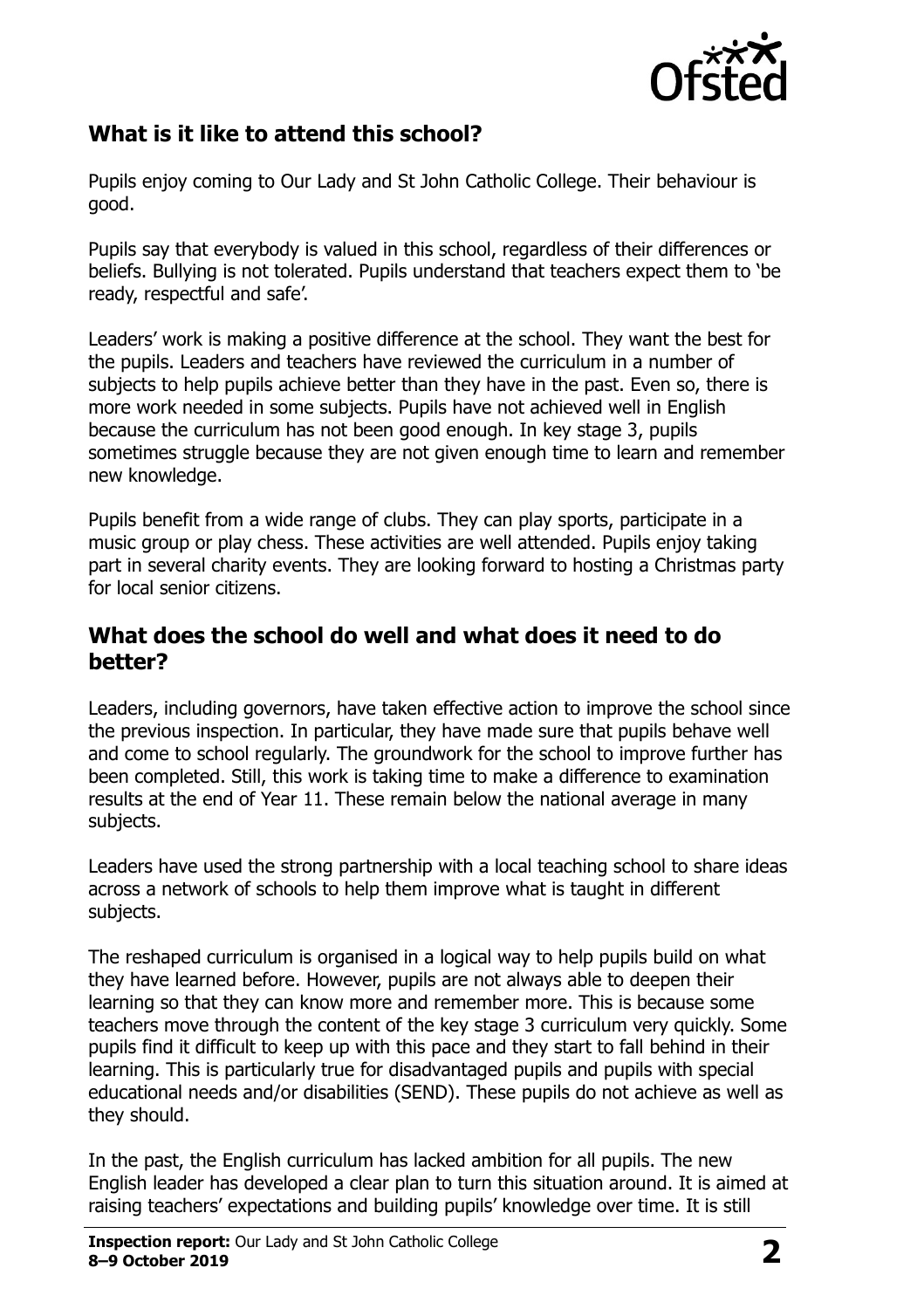

early days. The planned actions are not currently making enough of a difference to pupils' learning in this subject.

Leaders have not made reading a priority. Few pupils could talk about the books that they had read. Leaders have just opened a well-stocked library. Already, younger pupils have had the chance to enjoy story sessions. There are clear plans in place to show how this new resource will be used to enhance pupils' reading skills. These plans are recent and many of the actions have not been completed.

The new special educational needs coordinator (SENCo) has improved the provision for pupils with SEND. The SENCo has given teachers clear guidance on how to help pupils with SEND in their lessons. Teachers value this guidance and use it to provide more effective support for these pupils on a day-to-day basis.

Pupils are taught how to keep themselves healthy and safe. They are taught about British values and to appreciate differences between people in modern society. Pupils are encouraged to develop their confidence and independence through a range of after-school and lunchtime clubs and experiences. For example, pupils engage in a debating society or they can opt to be involved in garden design and maintenance.

Appropriate careers support and guidance help to prepare pupils for the next steps in their education or career. Older pupils have the opportunity to visit universities and colleges to help them choose where they would like to go when they move on to further education. For example, there are a number of visits to a local sixth-form college and university.

Pupils value their learning. Their punctuality to school and to lessons has improved considerably. Leaders use effective strategies to support pupils in managing their own behaviour. The proportion of pupils that are temporarily excluded from school has reduced considerably. This is moving rapidly towards the national average for all groups of pupils.

#### **Safeguarding**

The arrangements for safeguarding are effective.

Leaders and governors ensure that pupils are safe. Staff are well trained and can recognise pupils in need of help. They know how to report their concerns. Leaders provide safeguarding updates to staff when necessary. Leaders have ensured that appropriate systems are in place so that only adults who are safe to work with pupils are employed in the school.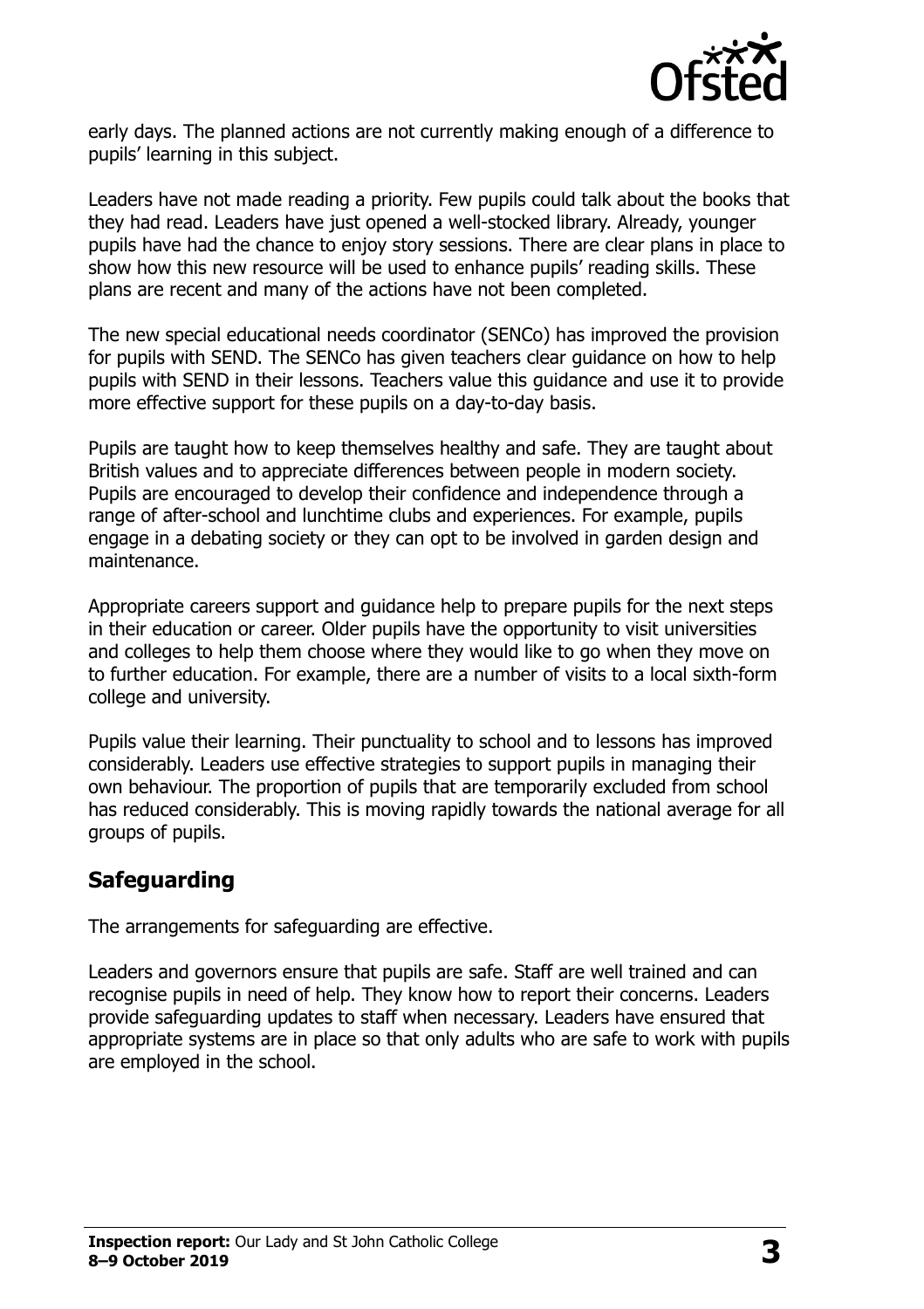

# **What does the school need to do to improve?**

# **(Information for the school and appropriate authority)**

- Leaders should enable pupils to benefit from the curriculum in key stage 3 by ensuring that they can deepen their learning and therefore know more and remember more over time. This is particularly the case for disadvantaged pupils and pupils with SEND. This action is needed to make sure that pupils' achievement at the end of key stage 4 improves. They need to do much better in GCSE examinations across a range of subjects.
- Leaders must move swiftly to ensure that the full English curriculum that is currently being developed is in place for all year groups.
- Leaders must continue to implement the reading plan. They must ensure that all pupils have access to a wide range of texts to enhance their reading skills and promote their enjoyment of reading.

#### **How can I feed back my views?**

You can use [Ofsted Parent View](http://parentview.ofsted.gov.uk/) to give Ofsted your opinion on your child's school, or to find out what other parents and carers think. We use Ofsted Parent View information when deciding which schools to inspect, when to inspect them and as part of their inspection.

The Department for Education has further quidance on how to complain about a school.

If you're not happy with the inspection or the report, you can [complain to Ofsted.](http://www.gov.uk/complain-ofsted-report)

#### **Further information**

You can search for [published performance information](http://www.compare-school-performance.service.gov.uk/) about the school.

In the report, '[disadvantaged pupils](http://www.gov.uk/guidance/pupil-premium-information-for-schools-and-alternative-provision-settings)' refers to those pupils who attract government pupil premium funding: pupils claiming free school meals at any point in the last six years and pupils in care or who left care through adoption or another formal route.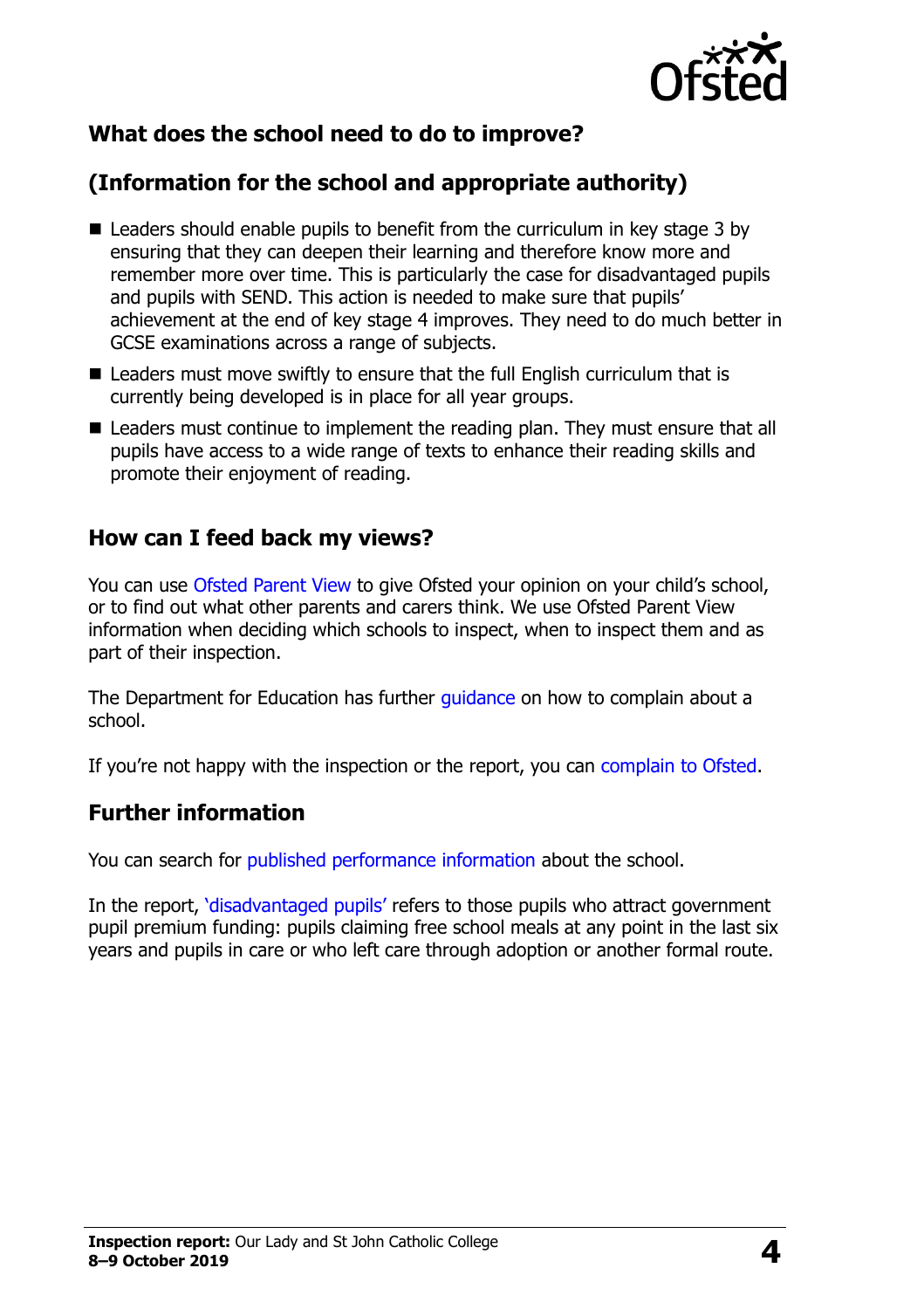

### **School details**

| Unique reference number             | 119790                       |
|-------------------------------------|------------------------------|
| <b>Local authority</b>              | <b>Blackburn with Darwen</b> |
| <b>Inspection number</b>            | 10110902                     |
| <b>Type of school</b>               | Secondary comprehensive      |
| <b>School category</b>              | Voluntary aided              |
| Age range of pupils                 | 11 to 16                     |
| <b>Gender of pupils</b>             | Mixed                        |
| Number of pupils on the school roll | 748                          |
| <b>Appropriate authority</b>        | The governing body           |
| <b>Chair of governing body</b>      | Mr Mike Zammit               |
| <b>Headteacher</b>                  | Mr Peter Tite                |
| Website                             | www.olsj.blackburn.sch.uk/   |
| Date of previous inspection         | 23-24 May 2017               |

# **Information about this school**

- The school currently uses alternative provision at St Thomas's Centre and The Heights to contribute to the education of a small number of pupils.
- The school had a section 48 inspection in July 2017.

# **Information about this inspection**

We carried out this inspection under section 5 of the Education Act 2005.

- During the inspection, we spoke with a number of pupils about their work and school life. We held meetings with senior leaders, governors, subject leaders and the school improvement partner from the local authority.
- We reviewed documentation, which included leaders' evaluation of the school's strengths and areas for improvement and the school development plan. We scrutinised information about attendance and behaviour.
- We considered the views expressed by parents and carers in the 37 responses to Ofsted's online survey, Parent View, as well as parents' comments received via the free-text facility on Parent View. We considered the 23 responses to a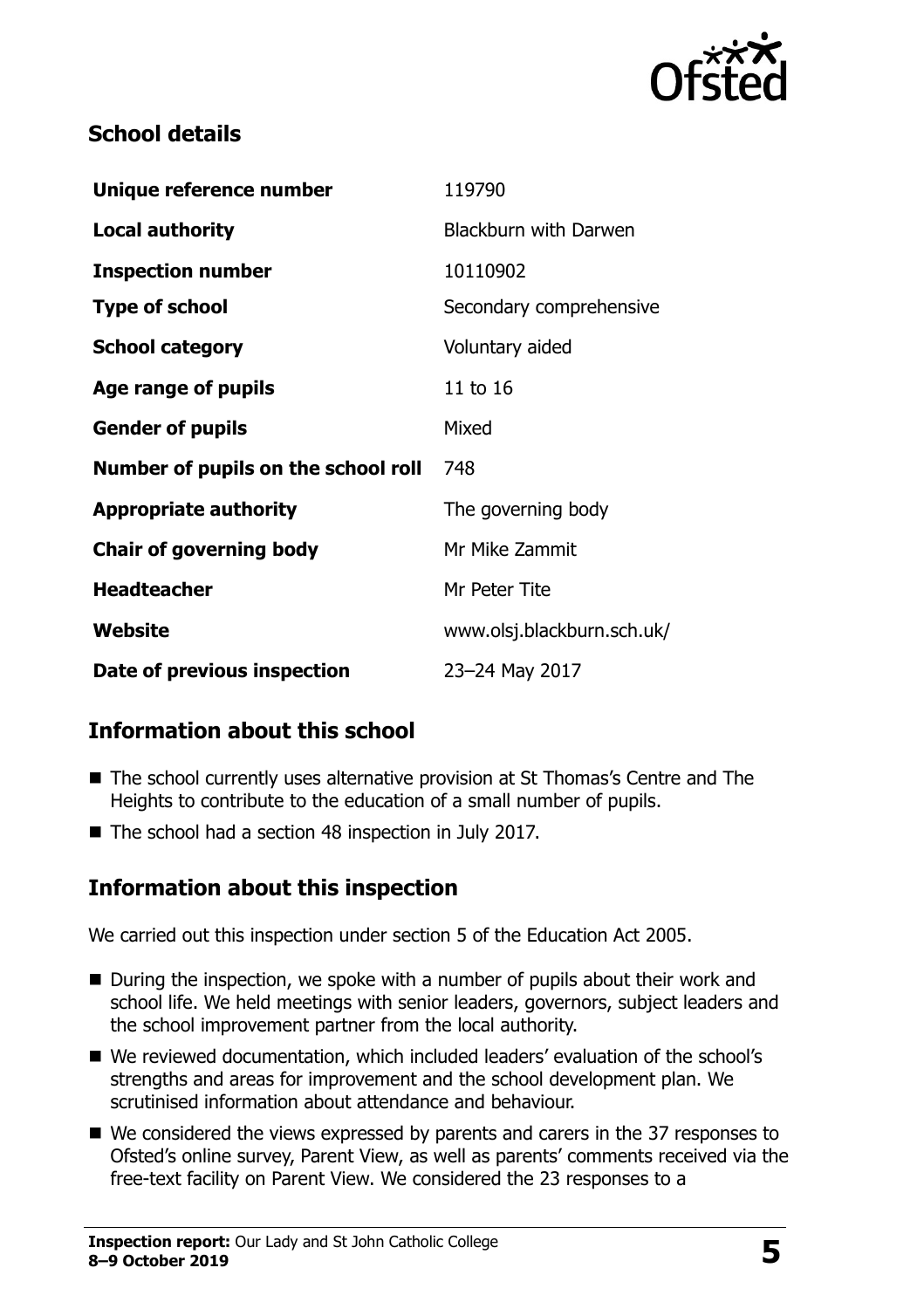

questionnaire for pupils and the 54 responses to a questionnaire for staff.

■ We focused deeply on mathematics, geography, English and physical education during the inspection. We met with subject leaders, visited lessons, spoke with pupils, met with teaching staff and looked at pupils' work. We also considered other subjects as part of the inspection.

#### **Inspection team**

| Erica Sharman, lead inspector | Her Majesty's Inspector |
|-------------------------------|-------------------------|
| Paul Buckland                 | Ofsted Inspector        |
| Dawn Platt                    | Ofsted Inspector        |
| Colin Bell                    | Ofsted Inspector        |